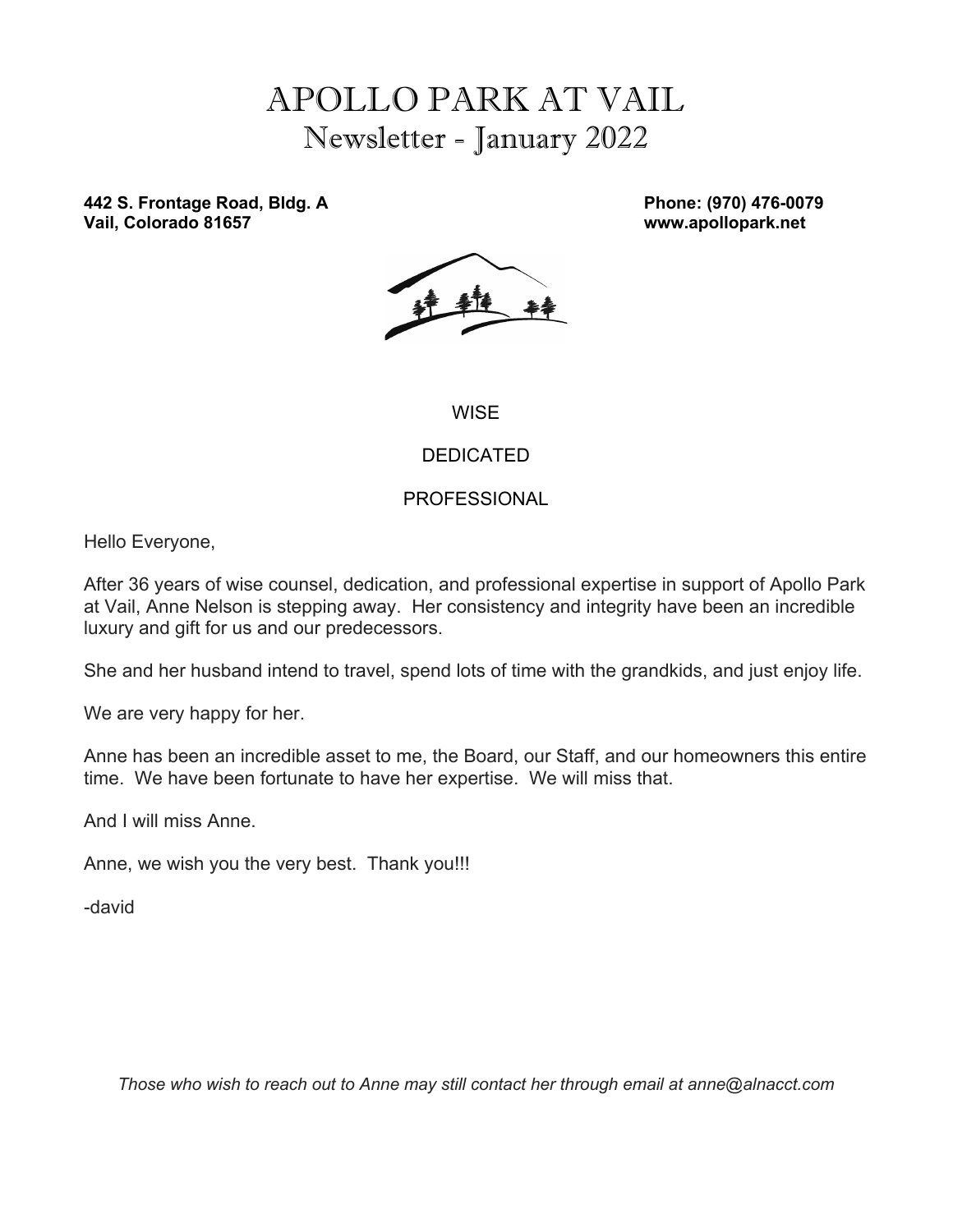Hello,

Anne was very kind to us by providing plenty of advance notice for us to find an entire group of people to pick up her tasks and keep the Association running, and for your whole and interval units to be available for use.

Karen and Andrea in Vail have graciously agreed to take on new opportunities and challenges on top of their regular Apollo Park work to see us through the ski season. I believe that our owners will continue to be well served by our on-site Staff. Thank you Karen and Andrea!

We are fortunate to welcome Kathy Christensen and KC & Associates as our new Management company. KC & Associates will handle all accounting (payroll, taxes, fees, revenue collection, banking, pay invoices, etc.) along with sending HOA communications, interfacing with government entities, and providing general oversight. Please see the separate page from KC for an introduction. Welcome KC!

There are operational changes to note regarding who to contact, how to pay fees, and check-in letters. Those updates are noted below.

Phase 1a of the landscape project is complete. Without reducing parking capacity or vehicle space sizes, we replaced a portion of asphalt with a multi-level landscaped environment. We added 37 trees, 70 shrubs, a grass lawn/snow storage area, irrigation, two seating areas, walkways, a large fire lane, and re-sealed the entire parking lot. In Phase 1b, scheduled for Spring 2022, we intend to plant perennials and add pavers to the seating areas. A phase 2 may include new grills. Our landscape designer and our installers did great work. We have received many positive comments from our owners regarding the new area. Thank you.

The budget is interesting. In 2021, the overall budget held steady with no overall increase. In 2022, through hard work and new technology, there are several expenses that drop considerably: unit and office telephones, credit card expense and special projects. These decreases are offset by increases: inflation, insurance, utilities, compensation and a new line item to cover engagement expenses with our landlord. The overall budget increase is 2.22%, with interval owner fees up 1.38% and whole owner fees up 13.76%. Whole owners are anually allocated very low fees for general Legal expenses assigned to Interval owners, and are again so in 2022. Where whole owners see a larger allocation for 2022 is for the Legal and Other costs of being engaged with the landlord. That is a new line item of \$30,000 in the overall budget.

Apollo Park at Vail looks great inside and out, and I hope that you are able to make it to Vail. We are seeing high occupancy again, the snow is falling as I write this note, and we look forward to welcoming KC & Associates to Apollo Park.

Best Regards, David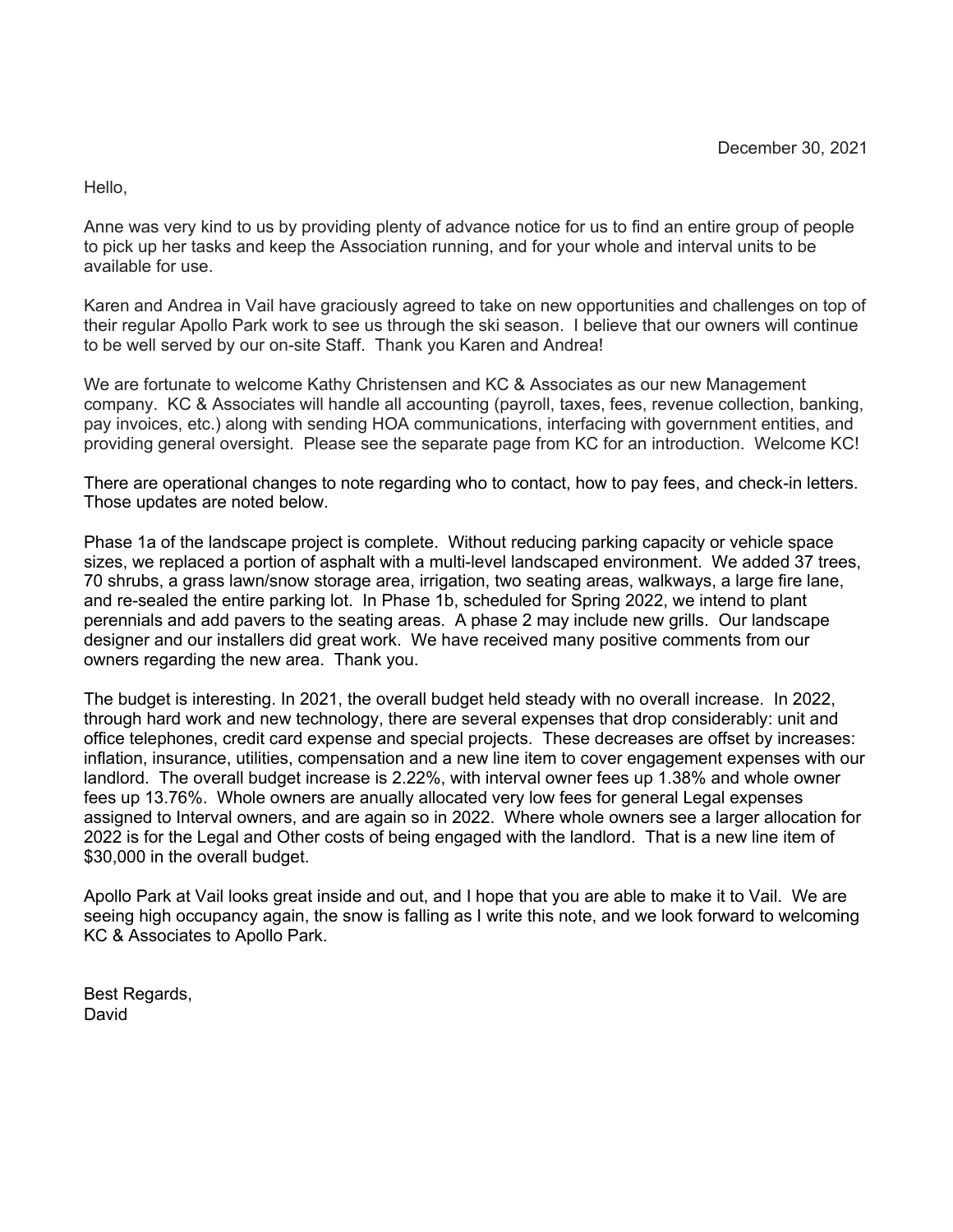Please visit our website at www.apollopark.net to check all things Apollo Park as well as news about Eagle County. The site is updated as necessary and now includes even more information. Answers to **Frequently Asked Questions**, a listing of **Owner Units for Resale**, **the Weekly Check-in Calendar**, a **Picture Gallery,** and more are always available.

BILLING AND ACCOUNT QUESTIONS: contact Kathy Christensen at KC & Associates - 303-933- 6279 or Kathy.Christensen@kchoa.com.

SALES will be handled by our management firm, KC & Associates.

Please contact Kathy Christensen at KC & Associates (kathy.christensen@kchoa.com) to:

- Place an ad on the website for the resale of your timeshare condo
- Trade or purchase a unit
- Update your current mail or e mail address or phone number

RENTALS and general OWNER SERVICES will be handled by our on-site Staff.

Please contact the Vail office staff (frontdesk@apollopark.net or 970-476-0079) to:

- Rent a condo or to place your timeshare condo in the rental program
- General owner questions regarding check-in, check-out, guest names, etc.

Please add frontdesk@apollopark.net to your safe contacts list.

HOA fee payments: there are new secure options available. Refer to KC introduction page, the KC & Associates web page, or apollopark.net for details.

Interval owner billing is charged annually in January. Late payments are subject to fees and interest.

**When preparing 2021 taxes, the Real Estate Tax deduction percentages are: Interval Owners = 6.79% of the 2021 dues paid / Whole owners = 2.72% of the 2021 dues paid.**

#### **LUNAR VAIL LAND INVESTMENTS, LLC.**

As noted previously, the Board is engaged with our current landlord and The Town of Vail to ensure our rights under the Ground Lease are protected and that the best interests of our owners are addressed. The Board, through our attorney, has gone back and forth with the Landlord with a list of questions, concerns, and comments. We await a second response from LVLI to our concerns and questions.

When planning your trip to Vail, check www.vail.com - 'Explore the Resort' for current information regarding activities and events happening during your stay.

Apollo Park is a smoke free / pet free property. Parking passes must be displayed in your vehicle.

For questions, comments, or suggestions regarding Apollo Park at Vail, contact Kathy Christensen at KC & Associates (kathy.christensen@kchoa.com). We appreciate your comments and suggestions.